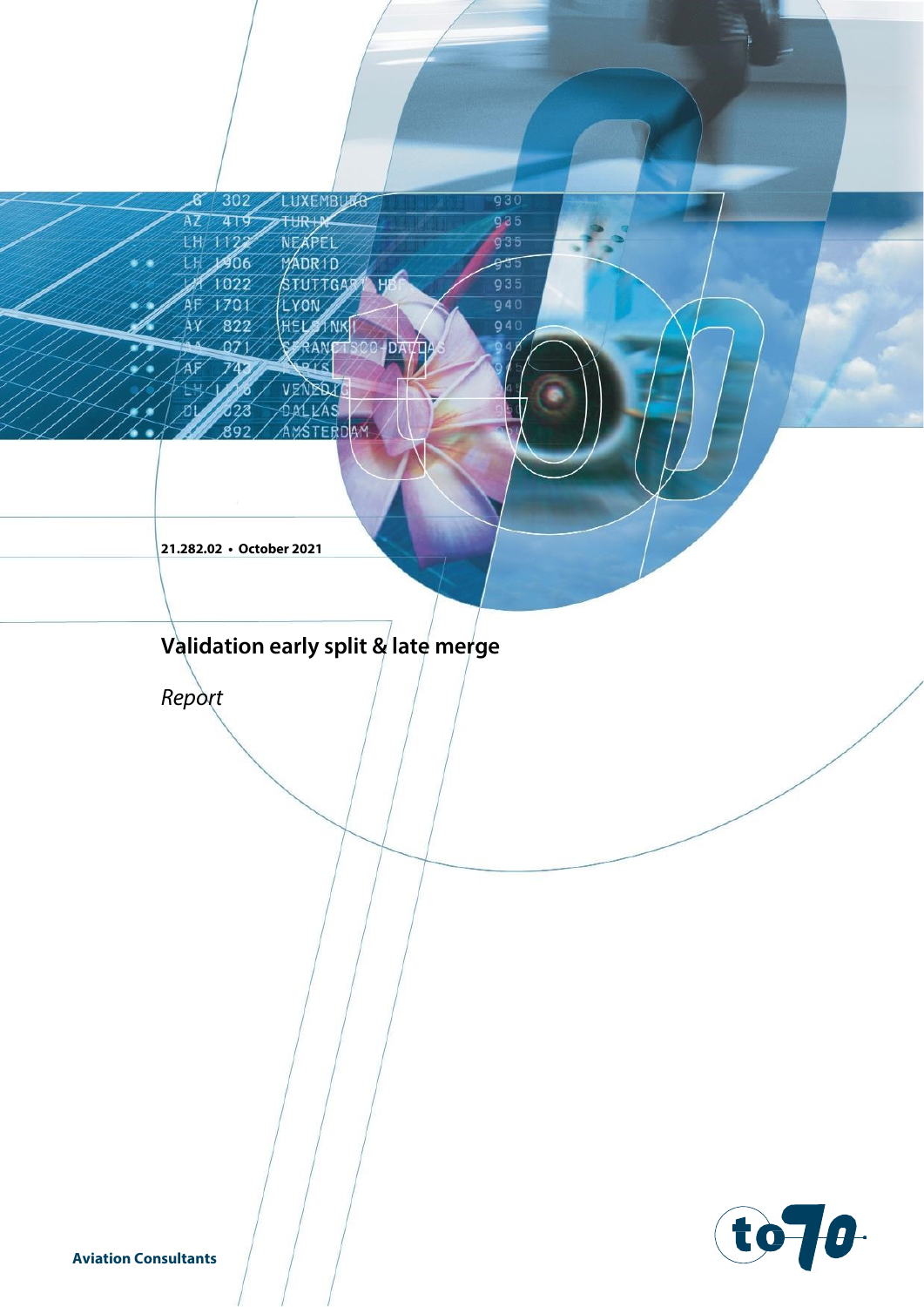

# **Validation early split & late merge**

Report

**Report** KDC Schiphol – Knowledge & Development Centre Mainport Schiphol PO Box 75002 1117 ZN Schiphol, the Netherlands

To70 PO Box 85818 2508 CM The Hague, The Netherlands tel. +31 (0)70 3922 322 Email[: info@to70.nl](mailto:info@to70.nl)

By: Jos van den Berg Patricia Martin Fernandez Bernard Snaauw Maarten Tielrooij Hans van Weerdenburg

The Hague, October 2021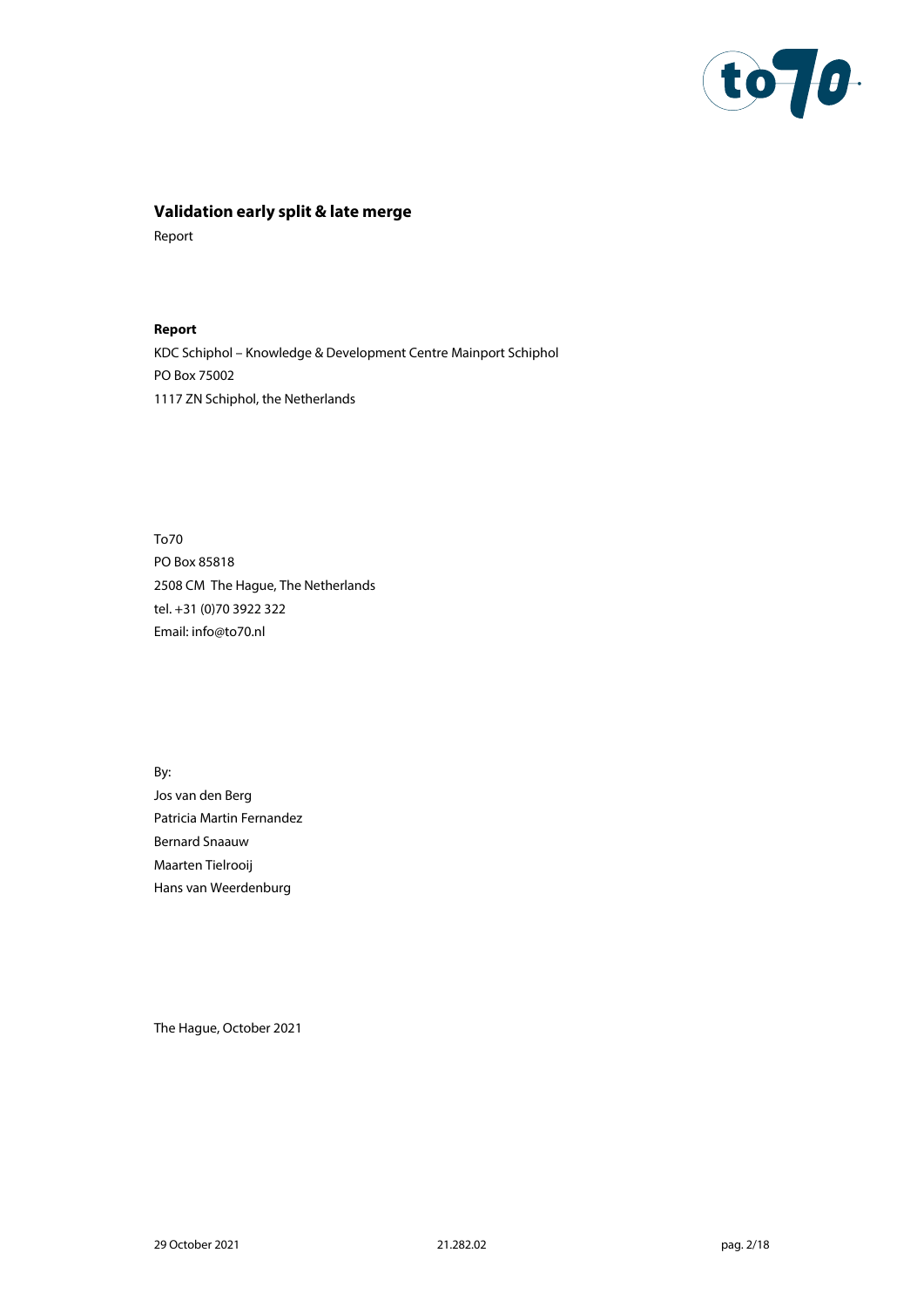

# **Table of Contents**

| 2 |  |
|---|--|
|   |  |
|   |  |
|   |  |
|   |  |
| 3 |  |
|   |  |
|   |  |
|   |  |
|   |  |
|   |  |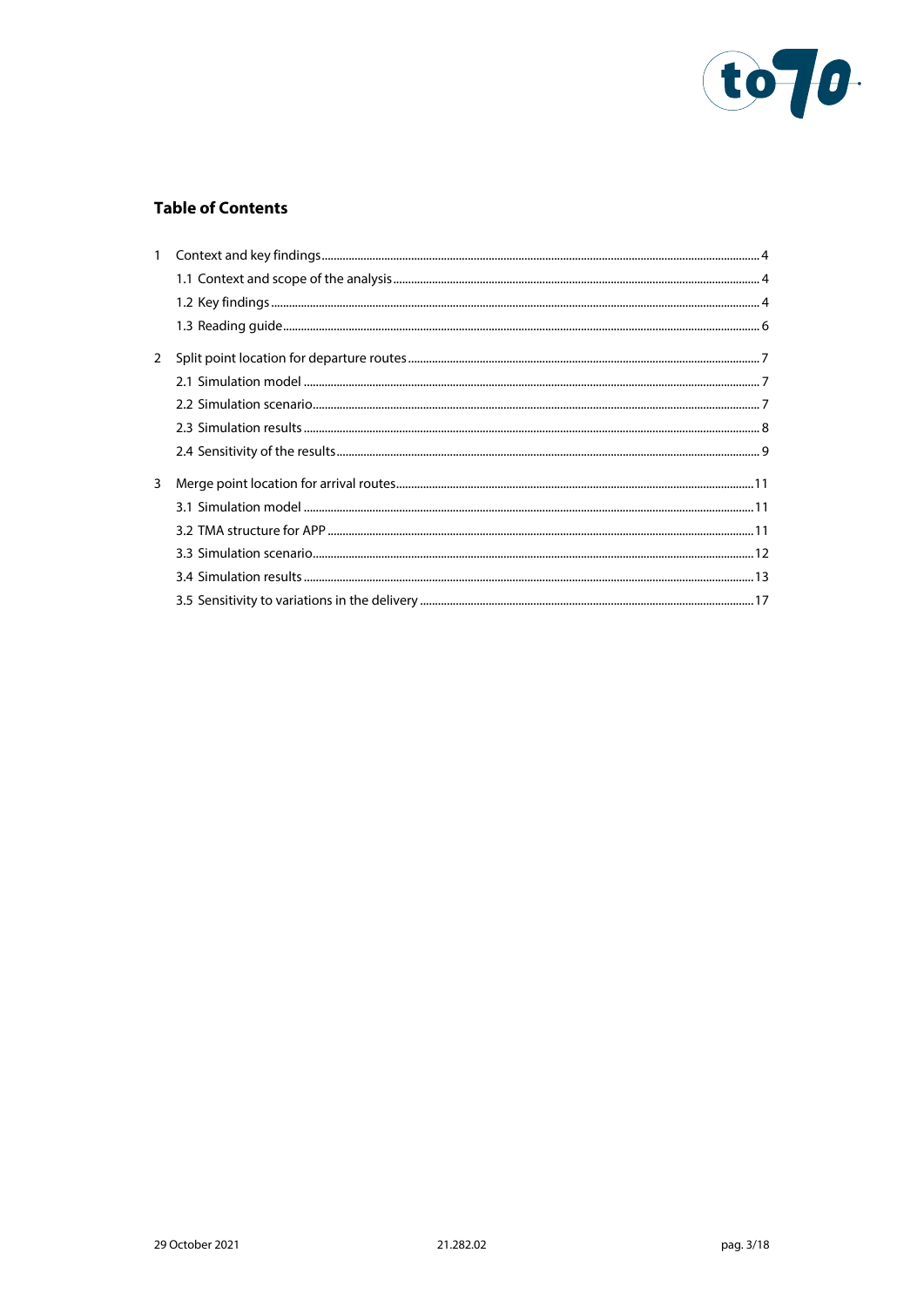

# <span id="page-3-0"></span>**1 Context and key findings**

As part of the "Transition to high-capacity fixed arrival routes (continued)" subject of KDC's research agenda, and as a question from the Dutch airspace redesign programme (PLRH), KDC has requested To70 to identify and quantify the effect of the position of a merge point (arrival) or split point (departure) on capacity. This resulting report is to be used as a "capacity principle" in future design decisions.

### **1.1 Context and scope of the analysis**

<span id="page-3-1"></span>Dutch airspace redesign concepts for the TMA are based on a structure with 3D separated fixed arrival routes and CCO SIDs. To make this concept work, it should provide sufficient TMA capacity. In designing these routes and deciding upon how and where arrival routes should merge and departure routes should split, capacity is an important factor. To facilitate decisions regarding the positions of merge and split points, this report provides capacity relations for different merge/split point locations.

For this analysis the following aspects are in scope:

- Modelling of routes and split/merge point using a schematic setup;
- Modelling departure speed profiles using empiric ADS-B data;
- $\bullet$  FTS model with speed control on fixed arrival routes with a 2.3 degrees descent angle<sup>1</sup>;
- Separation minima of ICAO Doc 4444 are adopted: 1000ft vertical, 5NM lateral, 3NM lateral at locations where the surveillance systems' capabilities permit this (as is assumed in the TMA) and in-trail separation according to wake-turbulence category applies.

Aspects that are not in scope for this analysis are:

- Interactions between departure and arrival traffic;
- Modelling of routes and split/merge point using actual existing route structure;
- Use of a merging tool and ASAS IM;
- Modelling of wind conditions;
- RECAT/Time-Based separation criteria.

#### <span id="page-3-2"></span>**1.2 Key findings**

The capacity analysis is divided up in an analysis for the departure split point and an analysis for the arrival merge point. For the departure split point, the results show an increased capacity for an earlier split point. In the analysis split point locations of 3, 5, 10 and 20 NM are tested. Capacity numbers are determined as capacity loss compared to the optimal split point location. The optimal split point location is as early as possible, at 3NM. For later split points the capacity results are:

- At 5NM: A capacity decrease of 0.3 movement per hour;
- At 10NM: A capacity decrease of 1 movement per hour;
- At 15NM: A capacity decrease of 2.1 movements;
- At 20NM: A capacity decrease of 3 movements.

<sup>1</sup> Descent angle of 2.3 degrees is selected on the basis of the results from: B. Bouwels (2021). *Off-Idle Continuous Descent Operations at Schiphol Airport*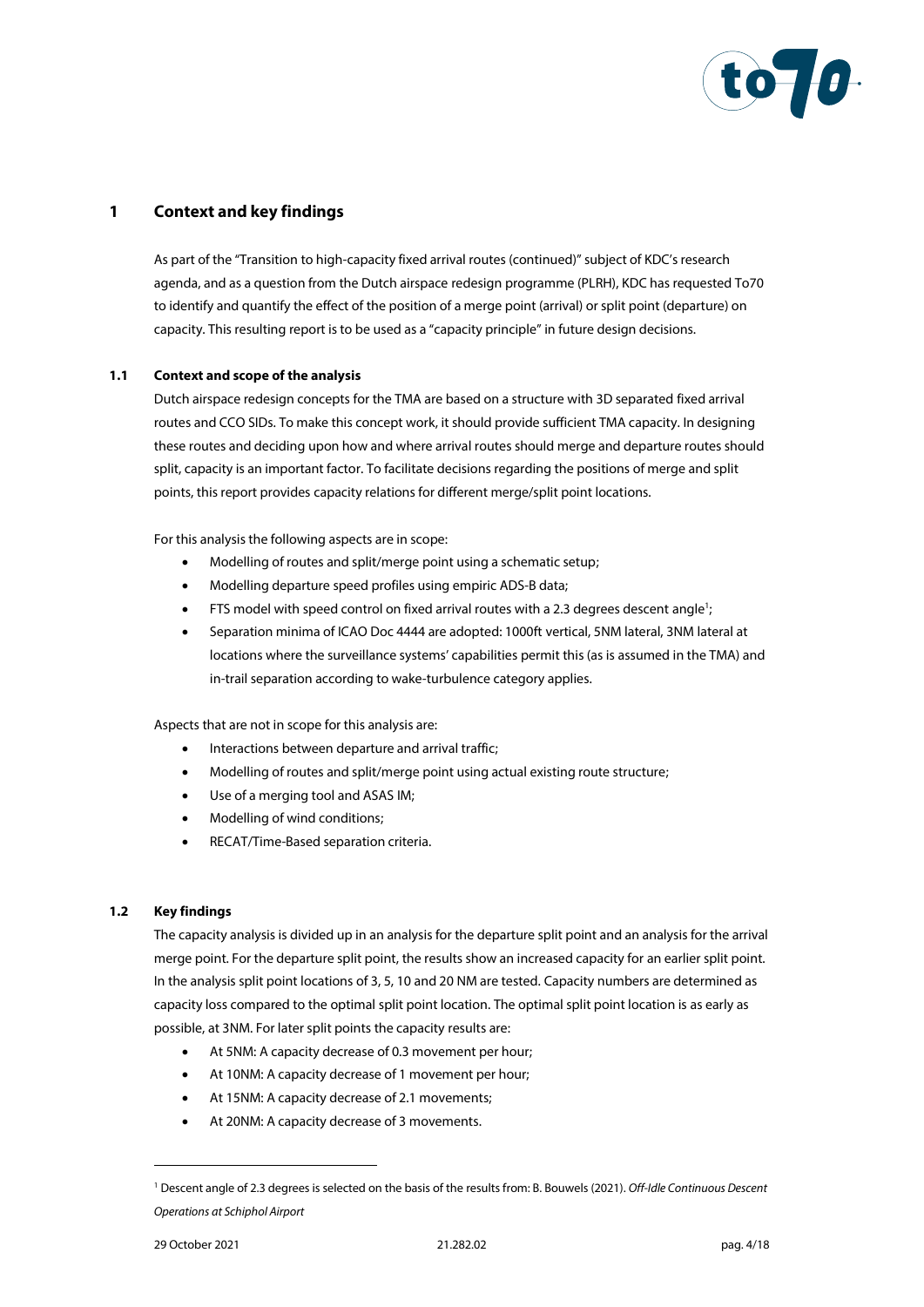

These capacity losses should be regarded as a lower bound, given that in reality an air traffic controller will have to use a larger buffer to handle uncertainty.

Decrease in capacity due to a late split point can be mitigated by imposing a speed restriction. For a speed restriction where flights can fly between 230 and 250 kts from an altitude of 3000 ft, the capacity loss at 10NM can be reduced from 1 to 0.4 movements per hour and the capacity loss at 20NM can be reduced from 3 to 1.9 movements per hour.

For the merge point analysis, the effect of the length of the fixed route and the effect of the merge point location are assessed independently. In the analysis of the fixed route length, the simulation scenario consists of a single fixed route of different lengths where only speed control is possible. Up until the start of the fixed route radar vectors are used. The results show that the longer the fixed arrival route part, the lower the capacity. Capacity numbers are measured in capacity loss compared to the optimal situation, which is a fixed route of 10NM. For larger fixed route lengths the simulation shows:

- At 20NM: No capacity loss with a uniform delivery interval, a capacity loss of 1 movement per hour with a stochastic variation of 60 seconds at delivery;
- At 30NM: A capacity loss of one movement per hour for both uniform delivery and delivery with a stochastic variation of 60 seconds at delivery;
- At 40NM: A capacity loss of 2 movements for a uniform delivery and 7.5 movements per hour for a delivery with stochastic variation of 60 seconds at delivery;
- At 50NM: A capacity loss of 5.5 movements per hour for a uniform delivery and 15.5 movements per hour for a delivery with stochastic variation of 60 seconds at delivery.

For the scenario where the entire inbound TMA operation is performed by fixed arrival routes, an analysis is performed on all aspects that cause capacity effects when the merge point is positioned differently. From the investigated aspects, three aspects were found to play a role for capacity when the merge point location is changed, namely:

- Turn-in error at the merge point: The merge point should not be positioned too close to the threshold. At close proximity to the runway, there is less distance separation close to the merge point and it is harder to correct for the turn-in errors when there is a smaller remaining segment where speed control can be applied;
- Uncertainty in wind conditions: For this aspect it was found that in terms of capacity it is advantageous to place the merge point close to the IAF. This increases the length of the common segment, where the wind component is the same for the flight pair:
- Delivery error: When the merge point is placed too close to the IAF, the control space to correct this error before the merge point is too small. To account for this an additional buffer is required that reduces capacity.

This analysis is followed up by an FTS simulation to validate the findings. Given that this simulation does not incorporate some important aspects such as wind conditions and the anticipatory capacity of real-life ATC controllers, it should not be used to derive exact numbers but merely to validate the found mechanisms for capacity. The simulation results indicate that the merge point should not be placed too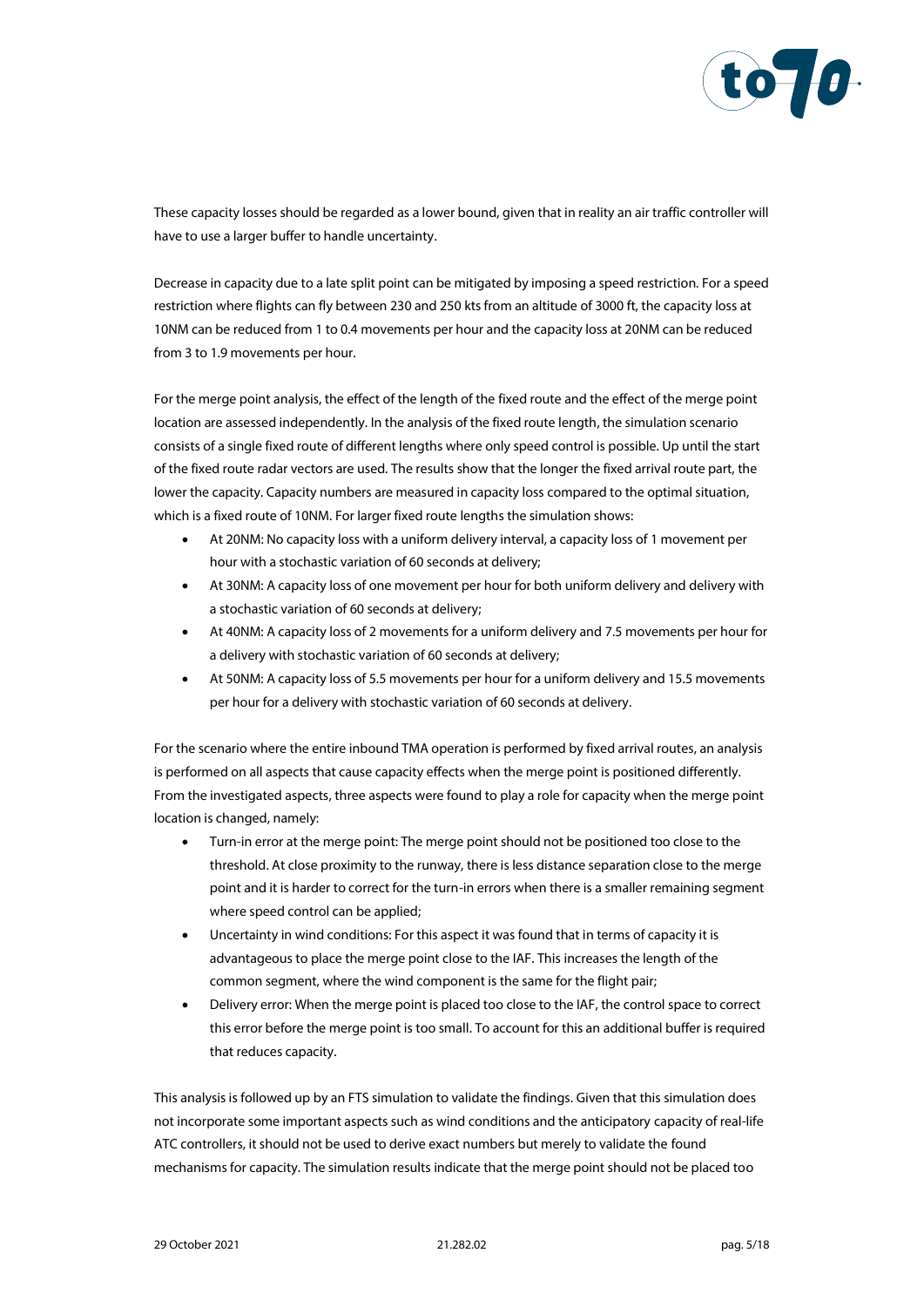

<span id="page-5-0"></span>close to the IAF, but also not too close to the threshold. There exists an optimum at an intermediate location for the merge point. This confirms the findings in the analysis.

### **1.3 Reading guide**

In chapter 2 an analysis is provided for the capacity effects of changing the location of the departure split point. First the simulation model is explained, after which results of the simulation and a sensitivity analysis are provided. Chapter 3 provides an analysis of the merge point location for arrival routes. This is split up into two parts, where the first part covers the capacity effects of changing the length of a fixed arrival route and the second part cover the capacity effects of changing the merge point location.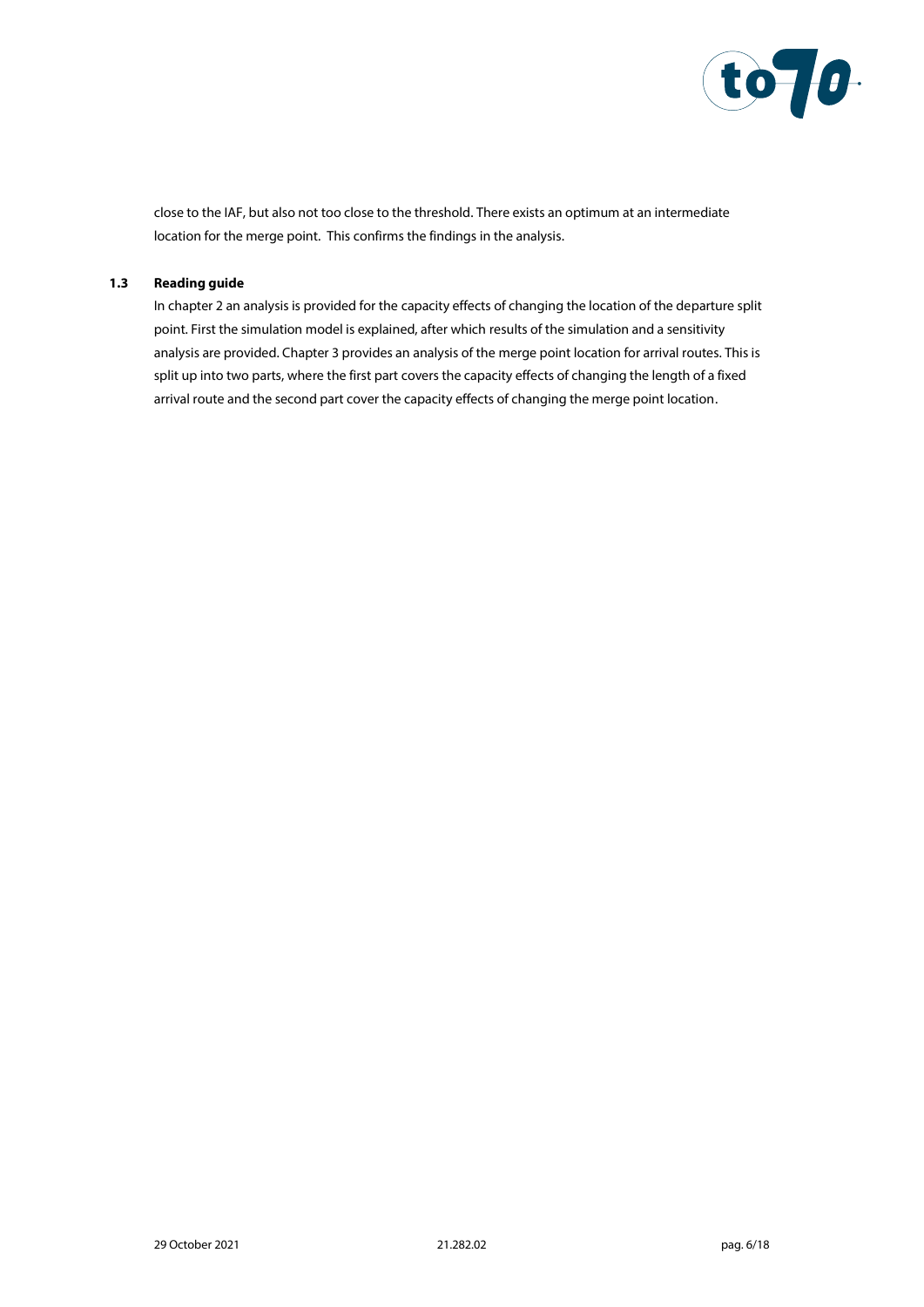

# <span id="page-6-0"></span>**2 Split point location for departure routes**

TMA design choices for the location of the point where SIDs diverge have an impact on the capacity of the TMA for outbound traffic. To capture this impact, simulations are performed assessing these effects as a function of distance of the split point from the runway threshold.

#### <span id="page-6-1"></span>**2.1 Simulation model**

To assess the capacity effects of changing the split point location for SIDs, the simulation model schematically depicted i[n Figure 1](#page-6-3) is used. This simulation model uses ADS-B speed profiles of CCO departures at Schiphol, to determine the required buffer for speed variations to maintain miles-in-trail separation along the common segment of SIDs. The longer this common segment, the longer miles-intrail separation must be maintained resulting in a larger required buffer at take-off.

Outbound runway capacity is determined by the start intervals that can be achieved. These start intervals are determined by the sum of:

- The required minimum separation at take-off;
- The required buffer to maintain miles-in-trail separation, with speed variations;
- An additional safety margin to account for estimation errors.

Separation minima at take-off are determined in the model based on either the minimum radar separation or the wake turbulence categories of flight pairs. For every flight pair, the model then determines the required buffer to maintain miles-in-trail separation using empiric CCO speed profiles for the specific aircraft types. After adding an additional safety margin, the model determines the required start interval between every flight pair. By summing these start intervals it is determined how many aircraft can depart in an hour, c.q. the departure capacity.



## <span id="page-6-3"></span><span id="page-6-2"></span>**Figure 1 Schematic overview of the departure simulation model**

# **2.2 Simulation scenario**

Traffic year 2019 of Amsterdam Airport Schiphol is used to generate a realistic traffic scenario. This traffic year is modelled by using a fleet that represents the aircraft type distribution in this year (se[e Figure 2\)](#page-7-1). A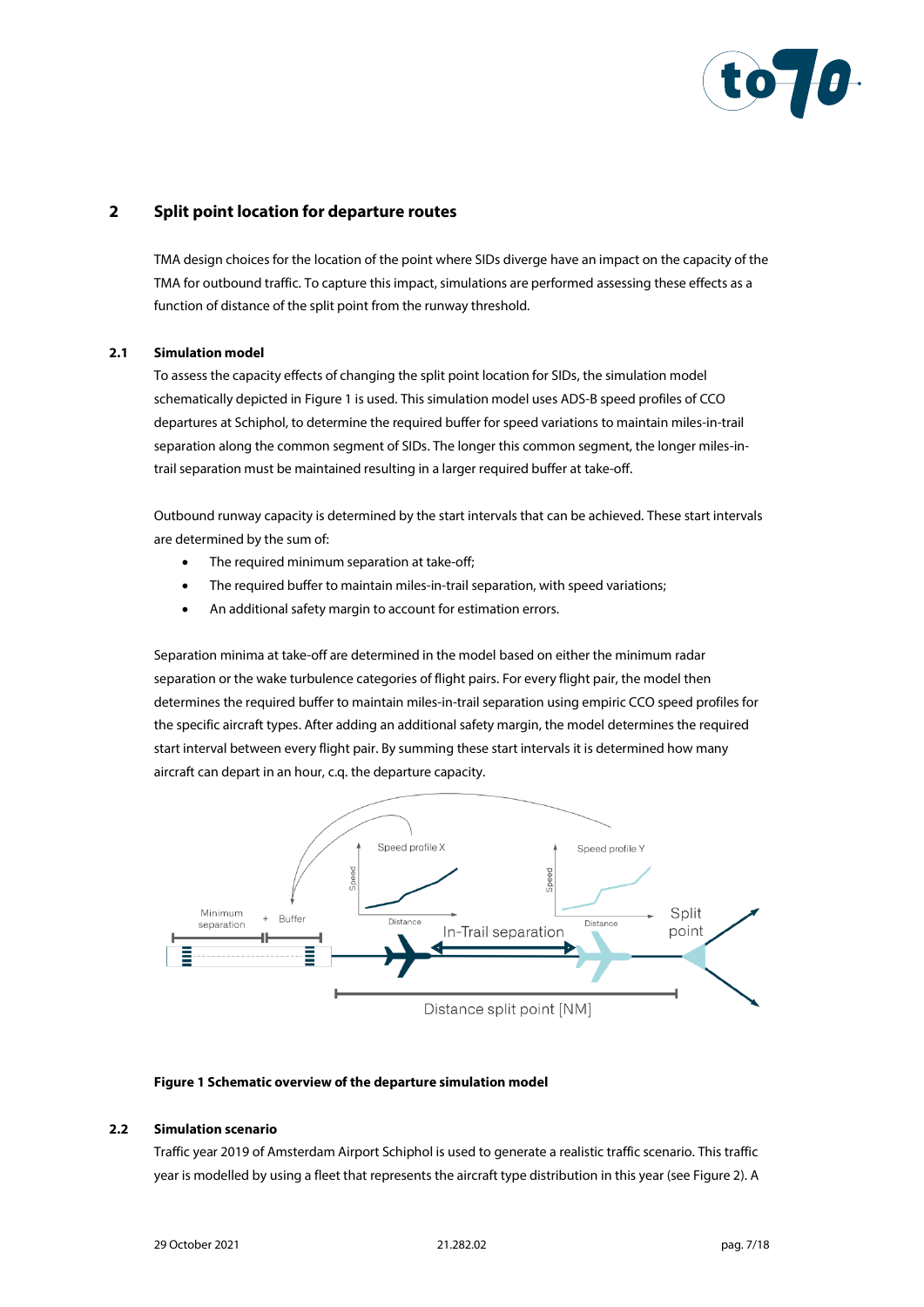

simulation run scenario is constructed by performing 5000 random draws from this type distribution to establish a sequence of flights.



<span id="page-7-1"></span>**Figure 2 Amsterdam Airport Schiphol departure type distribution in 2019**

For every flight in the sequence , the minimum separation time at take-off is determined using the following rules:

- 60 seconds for medium aircraft following medium aircraft;
- 60 seconds for heavy aircraft following heavy or medium aircraft;
- 120 seconds for medium aircraft following heavy aircraft.

Longitudinal separation minima along the common segment, where aircraft pairs are in-trail, are determined based on distance using:

- 3NM for medium or heavy aircraft following medium aircraft;
- 4NM for heavy aircraft following heavy;
- 5NM for medium aircraft following heavy aircraft.

<span id="page-7-0"></span>An additional 1NM is added to these lateral in-trail separation minima to account for the safety margin for estimation errors as explained further-on.

#### **2.3 Simulation results**

For every of the split point distances as defined in the scenario, ten simulation runs have been performed using a sequence of 5000 randomly selected flights. Capacity results for each run are displayed in figure 3. These results show the capacity decrease in movements per hour for every split point distance compared to the maximum capacity for a split point at 3NM from the runway threshold. These results are predicated on an operational concept where Approach control handles flights up until the merge point.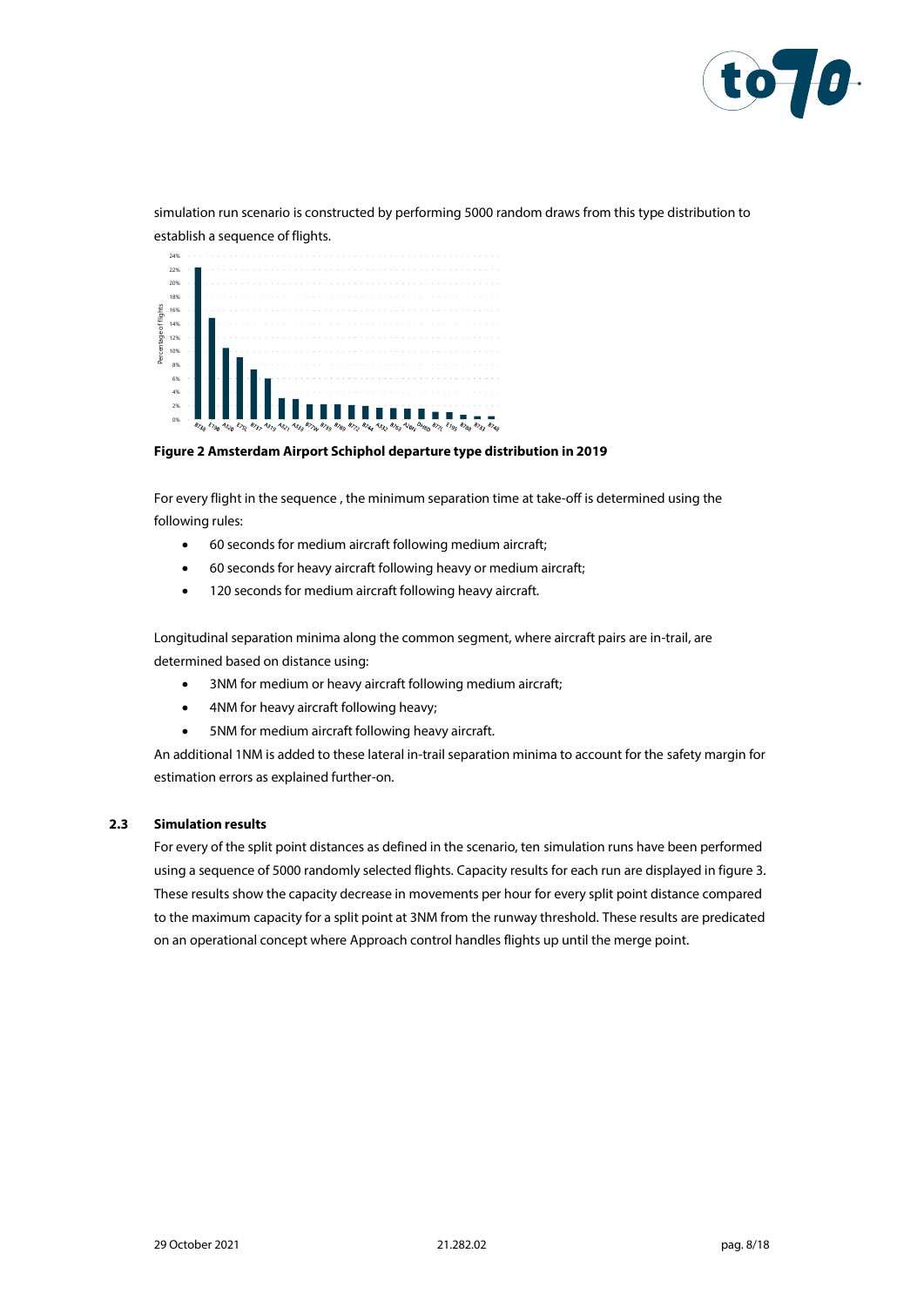





**Figure 3: Capacity results for split point locations Figure 4: Example of split point distances for runway 24**

A split point location at 10NM from the runway threshold results in an average decrease in capacity of one movement per hour. This is further reduced by two movements when the split point is located at 20NM from the runway threshold, leading to a total capacity reduction of three movements. These reductions in capacity result from the required additional buffer at take-off, to account for the differences in speed profiles of trailing flights.

Due to the modelling technique of the required buffer in the simulation, resulting capacity figures will be different than those observed in reality. Buffers are adjusted in the simulation such that they exactly ensure the minimum separation for the randomly selected (and therefore known beforehand) speed profiles of two aircraft types. An air traffic controller cannot do this due to uncertainties in the speed profiles. To ensure that the required minimum separation is maintained at all times, an air traffic controller must factor in the worst case scenario and will apply a buffers to do so. This buffer is approximated in the model by applying a 1NM buffer at all times.

The results are predicated on an operational concept where flights are controlled by approach control up until the merge point. This is leads to underestimated capacity decrease figures for the 15NM and 20NM situation, when the operational concept is based on a hand-over to ACC before reaching the split point. In order to enable this hand-over, a 5NM separation must be established. This is more restricting and will require larger buffers at the start, which will further increase capacity loss for the 15NM and 20NM split point scenarios to 5.7 and 6.4 movements per hour respectively.

#### <span id="page-8-0"></span>**2.4 Sensitivity of the results**

Given that capacity decreases result from speed differences of trailing flights on the common segment of the SID, this could be mitigated to a certain extent by imposing speed restrictions. To assess the sensitivity of the results a simulation is performed where a speed restriction is imposed on the common segment of the SID. Selecting a suitable speed restriction is done based on the KDC study "CCO and High Altitude SIDs". This study shows that in terms of effectiveness and feasibility a speed restriction of 230kts to 250kts in the segment of the SID above 3000 feet is the best option. These parameters are therefore applied to select CCO speed profiles and perform new simulation runs.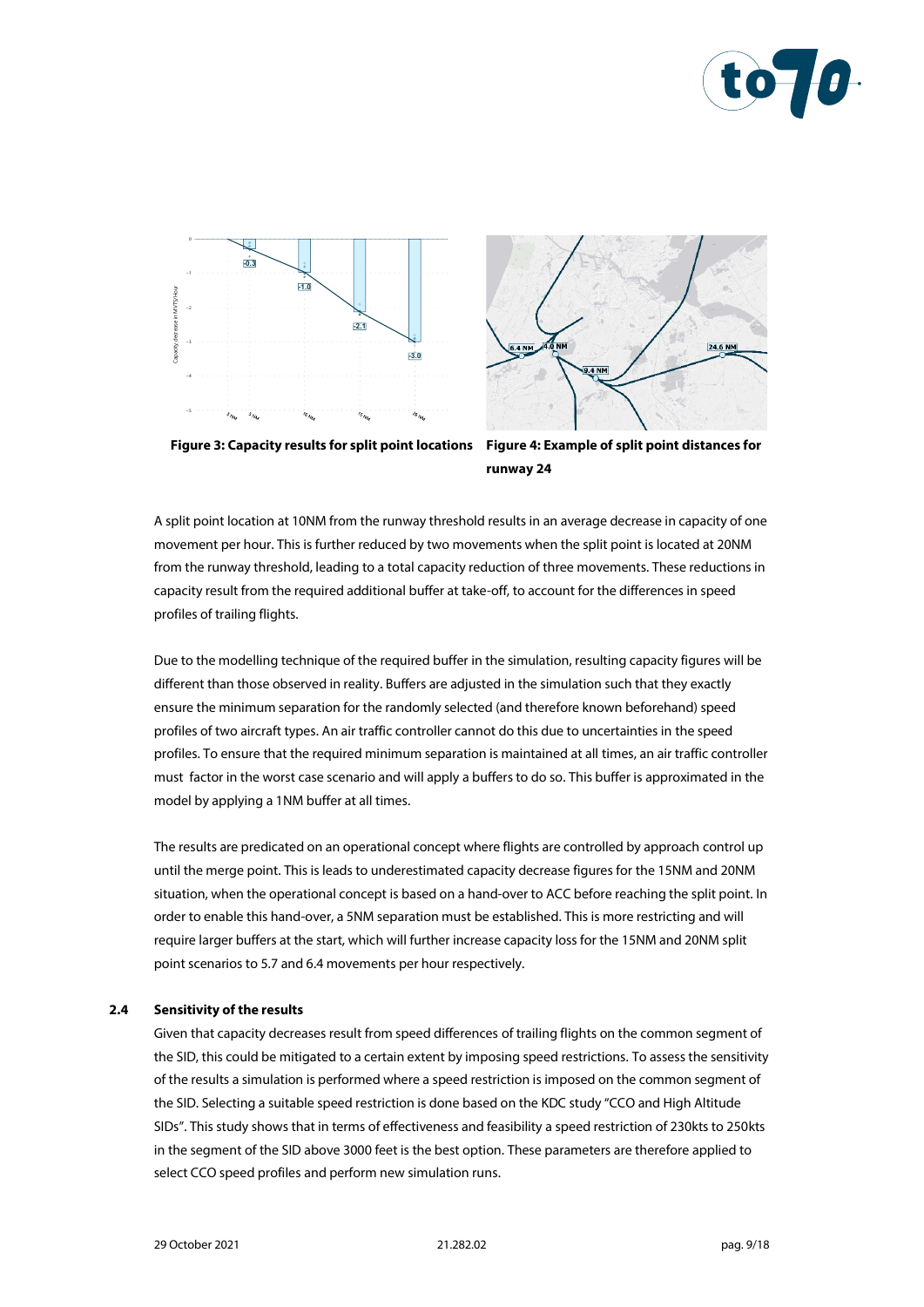

Simulation results for the same scenario with a speed restriction show a similar pattern as the original scenario, but with less decrease in capacity (see figure 4). The speed restriction effectively reduces the capacity loss from 3 MVTS/Hour to 1.9 MVTS/Hour when the split point is located at 20NM from the runway threshold.



**Figure 5: Decrease in departure capacity with a speed restriction**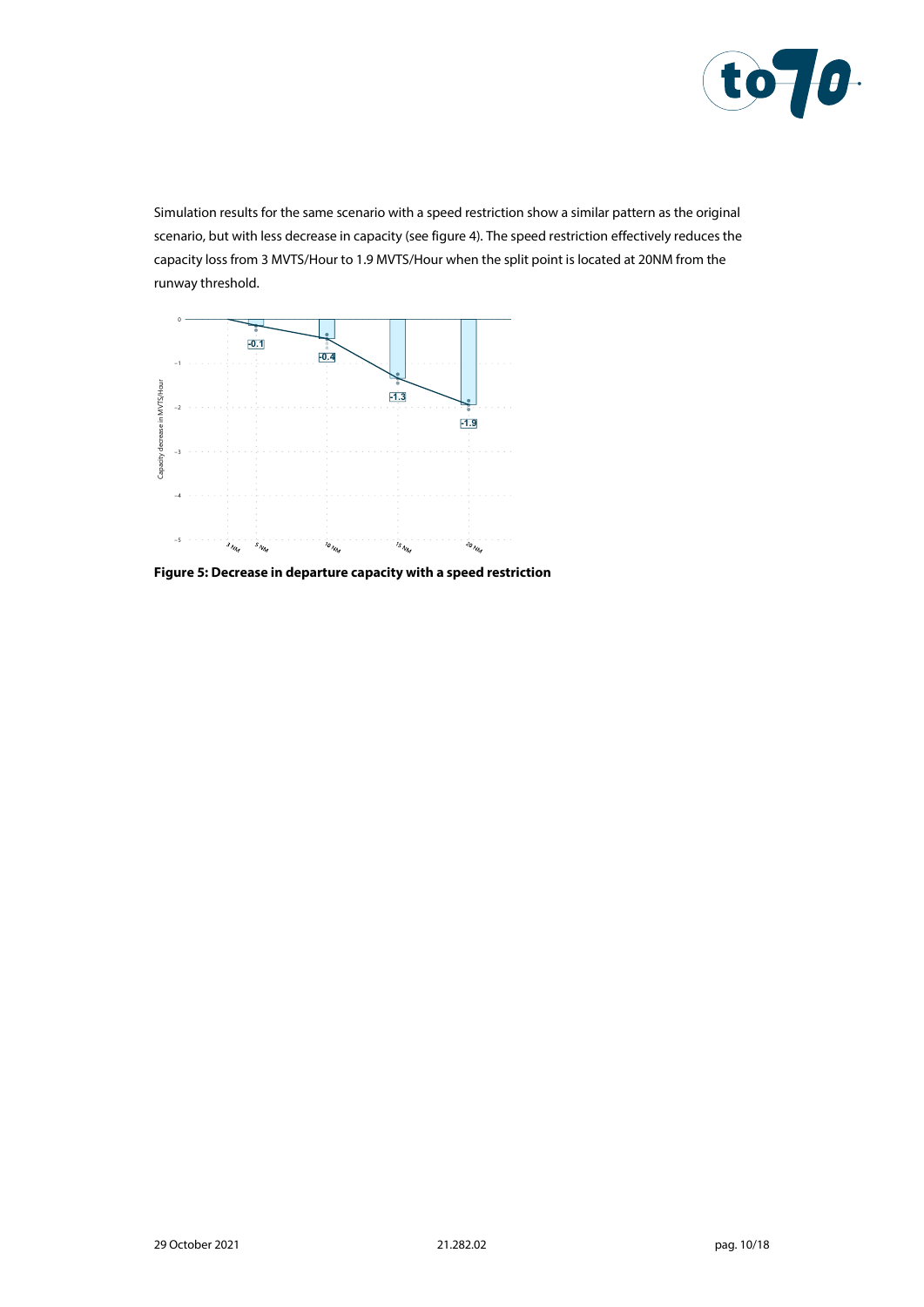

# **3 Merge point location for arrival routes**

<span id="page-10-0"></span>Inbound operations for the future airspace design are characterised by a transition from radar vector operations to fixed arrival routes. Transitioning to these operations comes with a set of design choices for TMA design that impact the resulting capacity. This chapter provides an analysis of these capacity effects, for design choices related to fixed route length and merge point location.

#### <span id="page-10-1"></span>**3.1 Simulation model**

To analyse capacity effects of design choices for future inbound operations in the TMA, a fast-time simulation is developed using the AirTOP simulation platform. This platform provides capabilities to model:

- Speed control instructions;
- Scheduling using trajectory prediction;
- Aircraft dynamics during deceleration;
- Final approach procedures.

Using these capabilities, a simulation model is constructed for inbound TMA operations for a generic airport and TMA structure. In this model inbound flights arrive at the IAF and are controlled through air traffic control instructions to ensure minimum separation and optimise runway capacity. By increasing the traffic demand, the inbound TMA structure is stress tested to determine the maximum demand that can be handled without conflicts occurring. This maximum demand is regarded as the peak capacity of the system.

#### <span id="page-10-2"></span>**3.2 TMA structure for APP**

Capacity effects for design choices related to fixed route length and merge point location are analysed using different TMA structures. To assess the effect of the fixed route length, a single fixed route is modelled which, due to its letter I shape, is referred to as the 'India' scenario. Whereas effects of the merge point location are modelled using two fixed routes that merge into a single fixed route, looking like the letter Y and therefore referred to as the 'Yankee' scenario.

#### India scenario

Scenario India consists of one straight fixed route that starts at 10NM, 20NM, 30NM, 40NM or 50NM from the runway threshold, se[e Figure 6.](#page-11-1) The TMA is 50NM is in size. This means that in the scenario with a merge point at 50NM from the threshold, the IAF and the merge point coincide. In this scenario there is only one IAF. In scenarios with a shorter fixed route segment, two IAFs are used. Vectoring is performed between the IAF(s) and the merge point. In the initial simulation, AirTOP uses a demand pattern where aircraft arrive at a fixed interval at the IAF. The delivery of aircraft at the start of the fixed route occurs at a simulated EAT by AirTOP. On the fixed route, only speed control is used to maintain separation.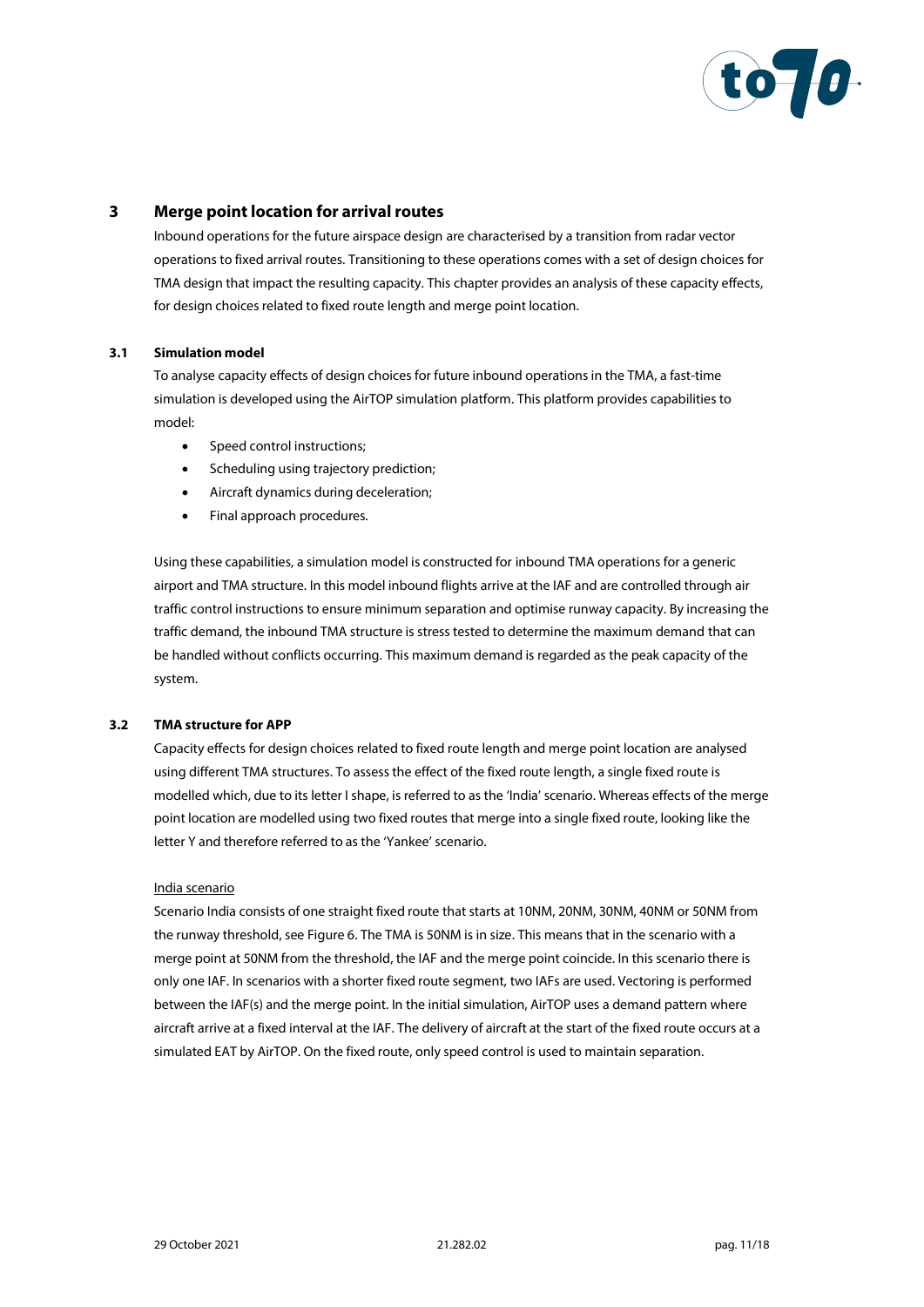



<span id="page-11-1"></span>**Figure 6 Simulated airspace structure scenario India**

#### Yankee scenario

Scenario Yankee consists of two fixed routes that each start from a different IAF, se[e Figure 7.](#page-11-2) The two fixed routes are merging into a common segment at 10NM, 20NM, 30NM or 40NM distance from the runway threshold. The TMA size is 50NM. Both on the common segment and on the two legs leading up to the common segment only speed control is used to maintain minimum in-trail separation.



<span id="page-11-2"></span><span id="page-11-0"></span>**Figure 7 Simulated airspace structure scenario Yankee**

# **3.3 Simulation scenario**

The simulation scenario consists of set of 5000 flights with an aircraft type distribution corresponding to the type distribution in 2019. A generic layout for the route structure is modelled using built-in features of AirTOP software in combination with the input of the teams' ATM experts. The resulting AirTOP model features a speed profile that defines a set of minimum and maximum speeds at different distances from the runway and an altitude profile with a descent angle close to 2.3 degrees. This allows for speed control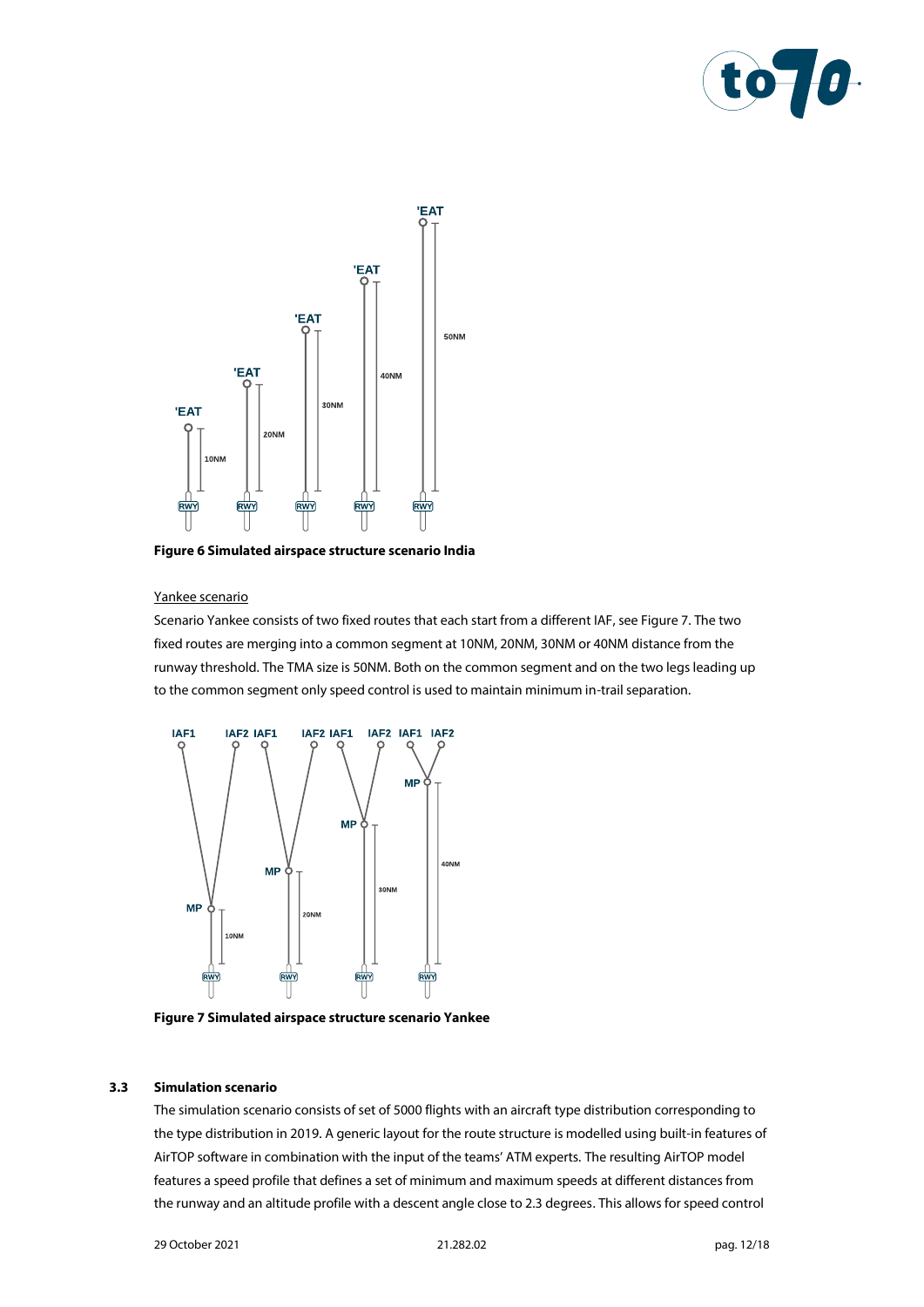

to be performed. Figure 7 shows the comparison between the trajectories simulated by AirTOP (in blue) and ADS-B speed profiles of arrivals (in orange) at Amsterdam Airport Schiphol in 2019. This figure shows that the AirTOP speed profile is resembling real life operations.



**Figure 8: Speed profile in the simulation**

The following parameters are used for ATC control and aircraft dynamics in the simulation:

- Minimum vertical separation of 1000ft;
- Minimum lateral separation of 5NM in ACC;
- Minimum lateral separation of 3NM in TMA;
- Minimum in-trail separation according to minimum wake turbulence or radar separation;
- BADA 3 is used to determine aircraft performance characteristics;
- Only speed control is allowed on the fixed route in discrete steps of 10 knots;
- <span id="page-12-0"></span>• Speed control availability according AirTOP speed profile maxima and minima;

#### **3.4 Simulation results**

Simulation results are divided between the India and the Yankee scenario. In the India scenario results are purely based on the simulation results. For the Yankee scenario an analysis is done on the mechanisms that result in capacity effects when the merge point location is changed. This analysis is validated by a simulation.

#### India scenario

The relationship between the length of the fixed route and capacity is displayed i[n Figure 9.](#page-13-0) These are results for a demand scenario where aircraft arrive at a fixed interval. The results show that capacity decreases as the merge point is located further away from the threshold. On the fixed arrival route part, the control space is smaller than in the vectoring part up until the merge point. This means that when the fixed route part is longer, the control space is reduced. With less control space, it is harder to correct for delivery errors leading to flights arriving at more than minimum separation at the threshold. This reduces capacity.

Capacity decrease is highest with a merge point at 50NM from the threshold. In this scenario, there is only one IAF and the TMA structure consists of one long fixed route of 50NM. This scenario shows a capacity decrease of 5.5 movements per hour compared to the optimum situation (10NM or 20NM). By decreasing the length of the fixed route and thereby increasing the space for vectoring, the capacity loss is reduced. From 20NM there is enough vectoring space available and the fixed route is sufficiently short to not cause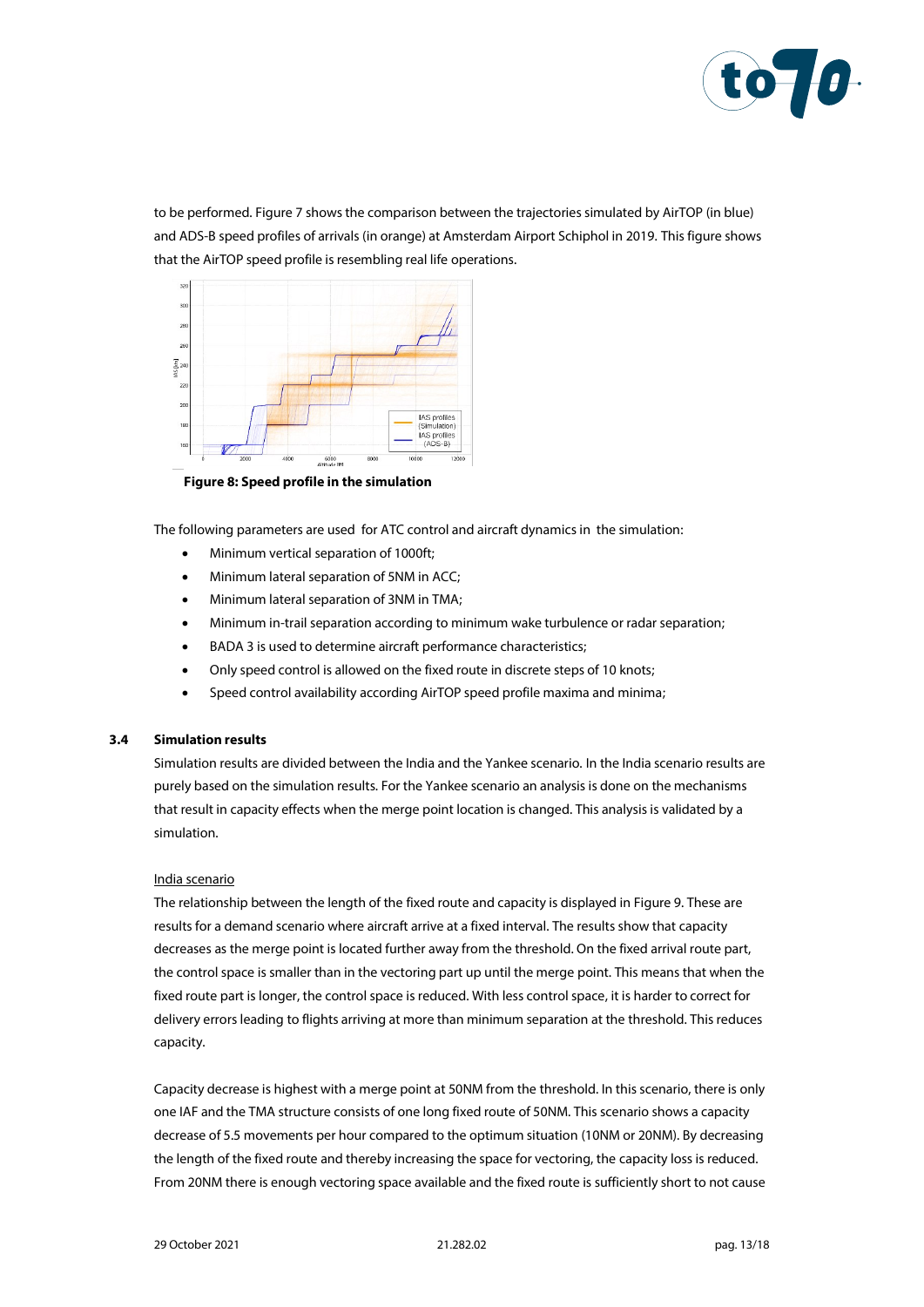

capacity issues. Shortening the fixed route from 20NM to 10NM does therefore not show any improvements in capacity.



<span id="page-13-0"></span>**Figure 9 Distance vs. capacity for arrivals in scenario India**

#### Scenario Yankee

In scenario Yankee inbound traffic is controlled solely by use of speed control along a fixed arrival route that has the same length in every scenario. In this scenario the merge point distance towards the threshold is changed. To explain this effect, an analysis is done for separate aspects that may influence capacity when the merge point location is changed.

#### **Variance in speed profiles**

Every aircraft type has different performance characteristics, which is reflected in variations of deceleration speeds and speed envelopes during the approach. This leads to speed differences between one aircraft trailing another aircraft, causing an increase or decrease of in-trail separation between the aircraft pair. For a trailing aircraft that is catching the leading aircraft, a separation buffer must be applied at the start of a common segment to ensure the in-trail separation is maintained. With a perfect metering at the start of the common segment, the trailing aircraft is at minimum separation when the leading aircraft is over the threshold and no capacity is lost.

In the opposite scenario where the trailing aircraft falls behind the leading aircraft, the in-trail separation of a flight pair increases along a common segment. An aircraft pair that is at minimum separation at the start of a common segment, will have a surplus of separation when the leading aircraft is over the threshold. A surplus in separation leads to a loss in capacity, which increases with an earlier merge point and longer common segment. This is schematically depicted i[n Figure 10.](#page-14-0)

A capacity loss due to a trailing aircraft falling behind a leading aircraft is a phenomenon that only applies in the very last part of the approach. In earlier parts of the approach this phenomenon is mitigated by the compression of arrivals as they get closer to the threshold. This compression effect can be observed by looking at the time space diagrams of subsequent flights in the simulation, se[e Figure 11.](#page-14-1) This figure shows a time-space diagram where the surplus of distance separation between flights can be observed as the white space between the light blue areas. As flights get closer to the threshold, the ground speed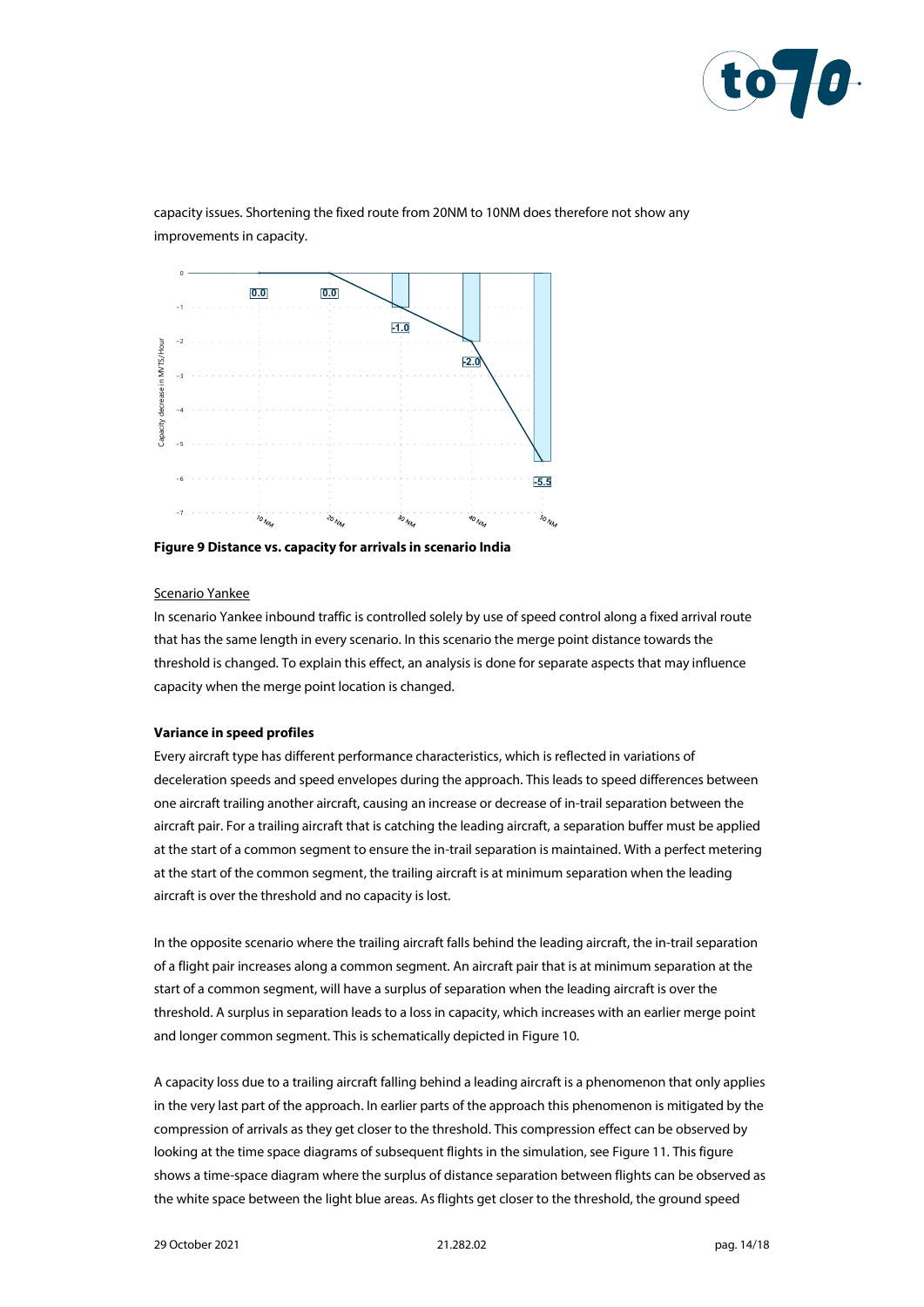

decreases. As a result, a time separation at the threshold with a low ground speed may correspond with minimum distance separation while at the IAF (where ground speed is higher) this same time separation corresponds to a distance separation that is larger. Similarly at possible locations of the merge points, there is a surplus of distance separation that can be reduced along the segment to correct for capacity loss due to speed variation without violating minimum separation. Speed variations do therefore not introduce capacity effects as a result of changes of the merge point location.



<span id="page-14-0"></span>**Figure 10: Capacity loss due to speed variation**



<span id="page-14-1"></span>**Figure 11: Time space diagram of flights in the simulation**

#### **Errors due to discreteness of control instructions**

Control instructions in the simulation are provided in steps of 10kts, which results in under- or overcorrection. These errors grow with a longer flight path on a fixed arrival route. For every simulation scenario with different positions of the merge point, the flight path length remains the same. A different merge point position does therefore not cause any capacity effects as a result of inaccuracy of control instructions, unless the selection of a different merge point location changes the flight path length.

#### **Effect of delivery errors**

When aircraft are delivered at the IAF, they should be delivered at their exact landing interval plus an additional buffer (corrected for the nominal path duration). It is not always possible to perform an accurate delivery, leading to delivery errors at the IAF. If a flight arrives with a large delivery error at the IAF, this error must be corrected before arriving at the merge point. To do so sufficient segment length between the IAF and the merge point is required to perform speed control. When the merge point is close to the IAF and there is not enough space to perform speed control before the merge point, the buffer for delivery at the IAF must be increased leading to a loss in capacity. To mitigate this loss in error the merge point should be placed further away from the IAF and thereby closer to the threshold.

#### **Effect of turning at the merge point**

Changing the location of the merge point, changes the location where aircraft make a turn, to turn in to the common segment. The closer the merge point lies to the threshold, the less space remains for speed control after the merge point. When a turn-in error occurs at the merge point and it is not possible to correct for this error using speed control, this causes either a loss of separation or a surplus in separation. With a higher chance for a loss of separation, a higher buffer must be applied. Applying this buffer leads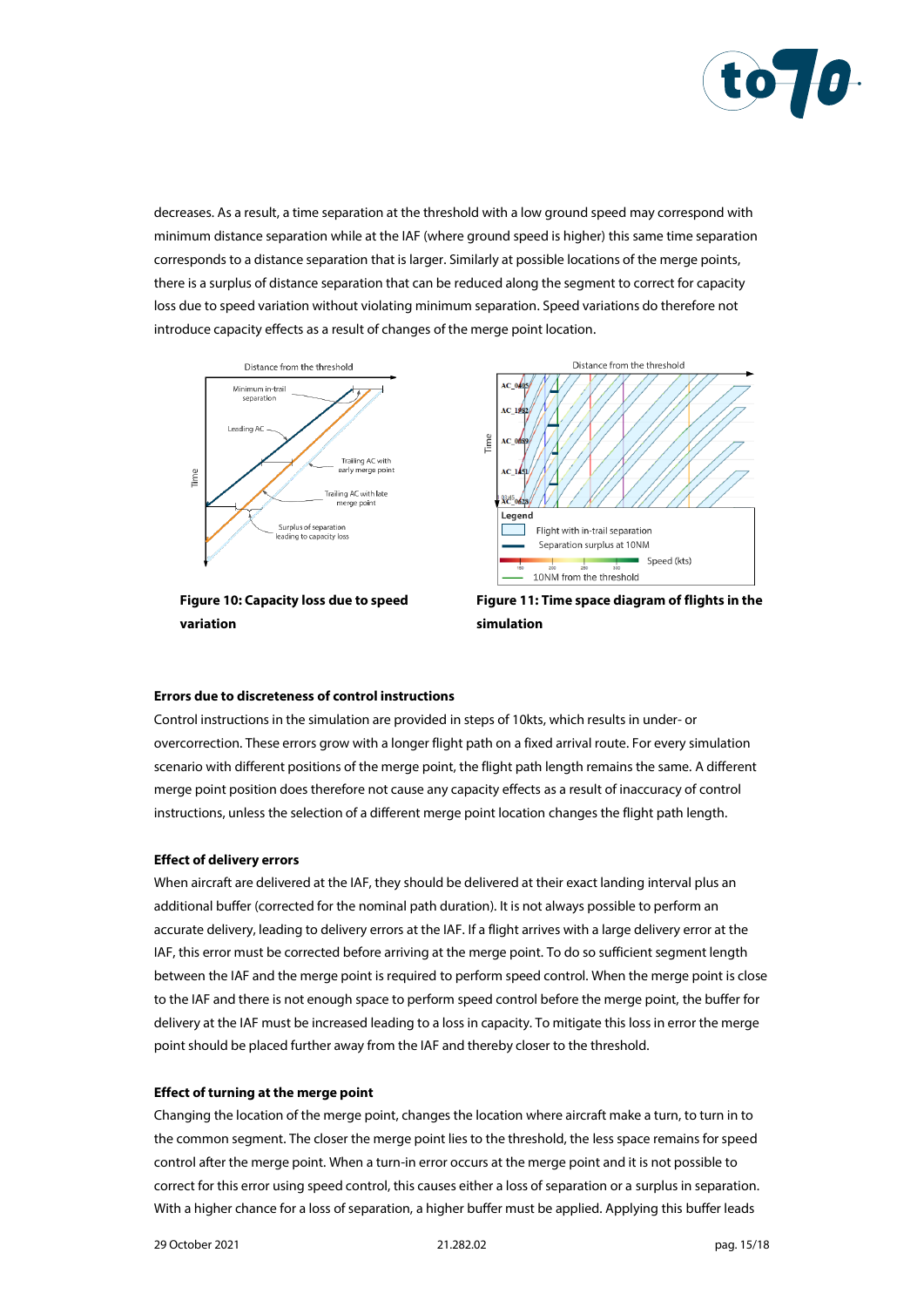

to a surplus of separation at the threshold, causing a loss of capacity. This loss of capacity can be reduced by positioning the merge point further away from the threshold and thereby closer to the IAF.

#### **Effect of uncertainty introduced by wind**

Uncertainty in wind causes uncertainty in the flight profile. The variations in wind typically do not change much over time. This means that two consecutive aircraft over the same path are likely to experience the same wind, and therefore have the same wind uncertainty. However, when the two aircraft are on different paths, the effect of the wind on their 4D profile is also different. For example, the speed of an aircraft is fully affected by wind when it flies into the wind while its speed is hardly affected by wind when it experiences a crosswind.

When the position of the merge point changes, the length of the common segment changes as well. On the common segment an aircraft pair flies the same headings, while in the segment before the merge point each flight in an aircraft pair flies a different heading. This leads to an added uncertainty when the merge point is closer to the runway, because the segment where an aircraft pair flies a different heading is longer. An increased uncertainty requires a larger buffer, which results in capacity loss. To mitigate uncertainty and capacity loss due to wind variation, the merge point should be placed close to the IAF rather than close to the threshold.

# **Effect of limited control space**

To maintain separation and account for speed variations, the only instrument available in this scenario is speed control where flights can be decreased in speed. With a saturated demand, subsequent fights are increasingly slowed down. This process can only continue until a trailing flight cannot be slowed down anymore because of its minimum speed limitations. At this point, a controller essentially runs out of control space and the only remaining option is to apply a holding pattern, which is undesirable in terms of capacity. When this point is reached only depends on the amount of control space that is available. For speed control, this is determined by the length of the fixed route. Given that the for every merge point location scenario the length of the fixed route is the same, the control space will not vary as a function of the merge point location. This aspect will therefore not cause any capacity effects.

#### **Effect of dynamic instability**

Dynamic instability can occur due to a positive feedback loop where the trailing object reacts to the leading object and overcorrects. This mechanism for example causes phantom traffic jams. In a scenario where flights are trailing each other on a common segment close to minimum in-trail separation this effect may occur. Changing the merge point location will have an effect on the length of the common segment where this effect may occur. However as shown i[n Figure 11,](#page-14-1) flights are only close to minimum separation in the very last phase of the approach at less than 10 NM from the runway. Changing the merge point location will not have an effect on this part of the approach. There will therefore not be any capacity effects of dynamic instability as an effect of changing the merge point location.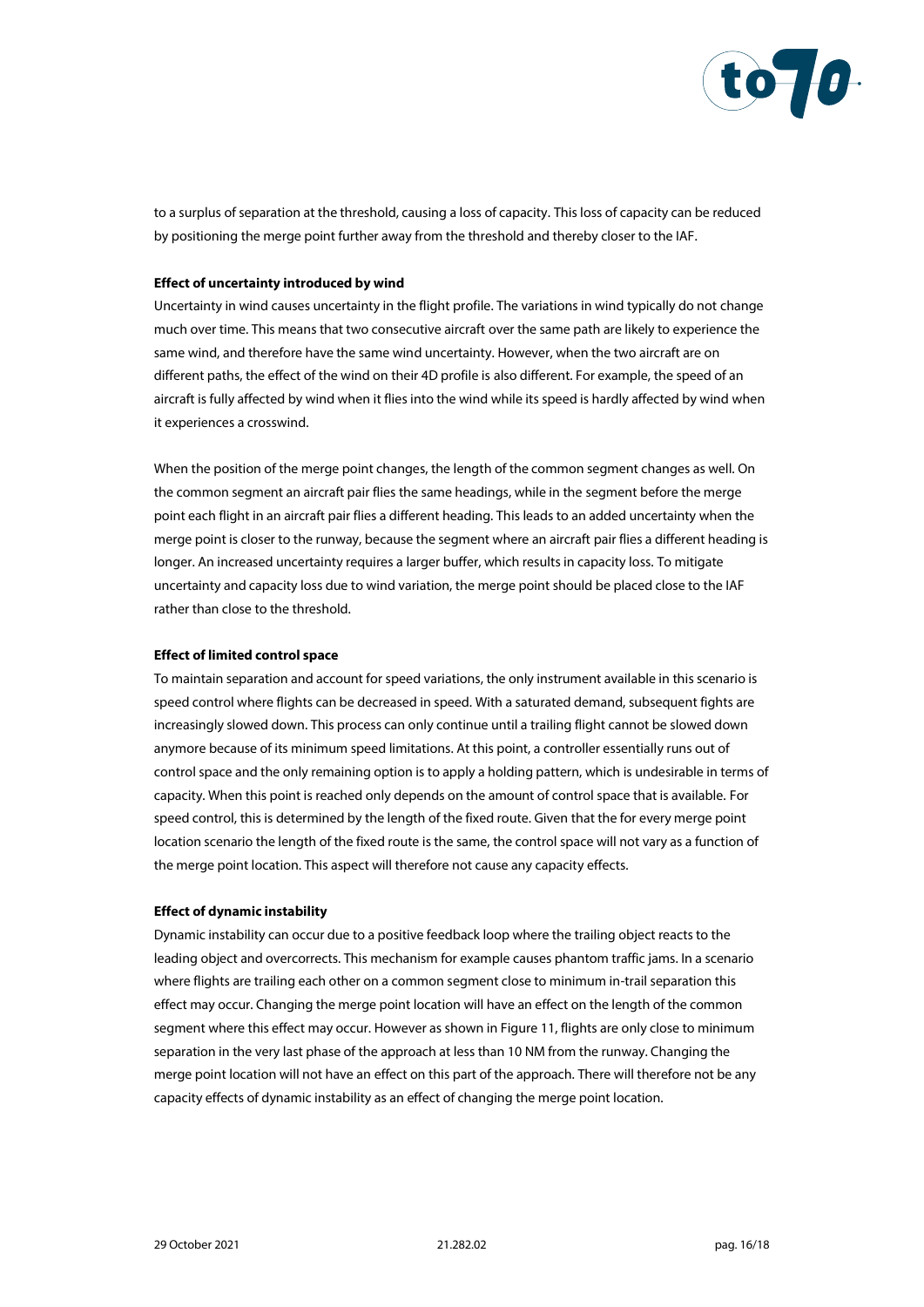

### **AirTOp simulation results**

In the AirTOp simulation model, a simulation has been performed to assess the effect of changing the merge point location in a scenario where the entire inbound TMA operation consists of fixed arrival routes. This simulation model incorporates:

- Variation in speed profiles;
- Errors due to inaccurate control instructions;
- Effect of uncertainty in trajectory prediction and planning (partially);
- Effect of limited control space;
- Effect of dynamic instability.

The simulation covers most of the mechanisms that have an influence on the capacity effects of changing a merge point in the Yankee scenario. As explained earlier, exact capacity numbers will be influenced by wind conditions, the exact route structure and the way an actual traffic controller anticipates to optimize capacity. These factors cannot be modelled accurately in the simulation. Results of this simulation should therefore be regarded as a validation of the above described mechanisms rather than absolute capacity number results.

The results show that a merge point location should not be too close to the threshold but also not be too close to the IAF. The ideal location of the merge point is found to be 30NM. These results respond with the expected results for mechanisms that influence the capacity when the merge point location is changed.



**Figure 12: AirTOp simulation results for the Yankee scenario**

#### **3.5 Sensitivity to variations in the delivery at the IAF**

<span id="page-16-0"></span>To assess the sensitivity of the analysis results, a sensitivity analysis is performed for the delivery of aircraft at the IAF. Disturbances in the planning are simulated by delivering aircraft to the IAF with a random uniform distribution between plus and minus 60 seconds from the uniform delivery interval. The random uniform distribution method is selected over a normal distribution to more clearly show the impact of planning disturbances. Due to the limited control space, especially for the India scenario's with a fixed route length of 40NM and 50NM, the capacity loss is respectively 7.5 and 15.5 movements per hour compared to the optimal situation where the fixed route is as short as possible.